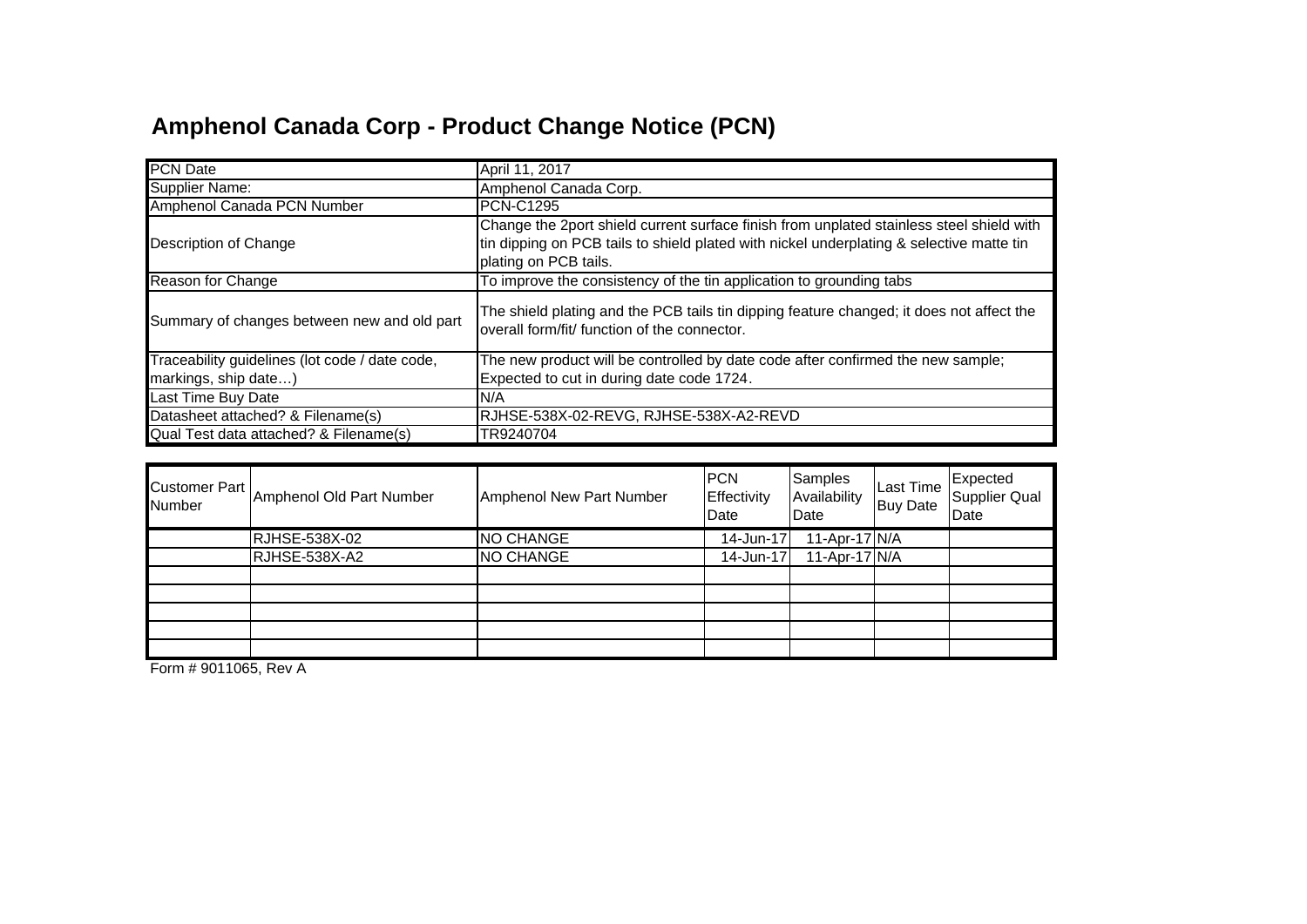## **Before changed**



## After changed



Plated with nickel under-plating & selective matte tin plating on PCB tails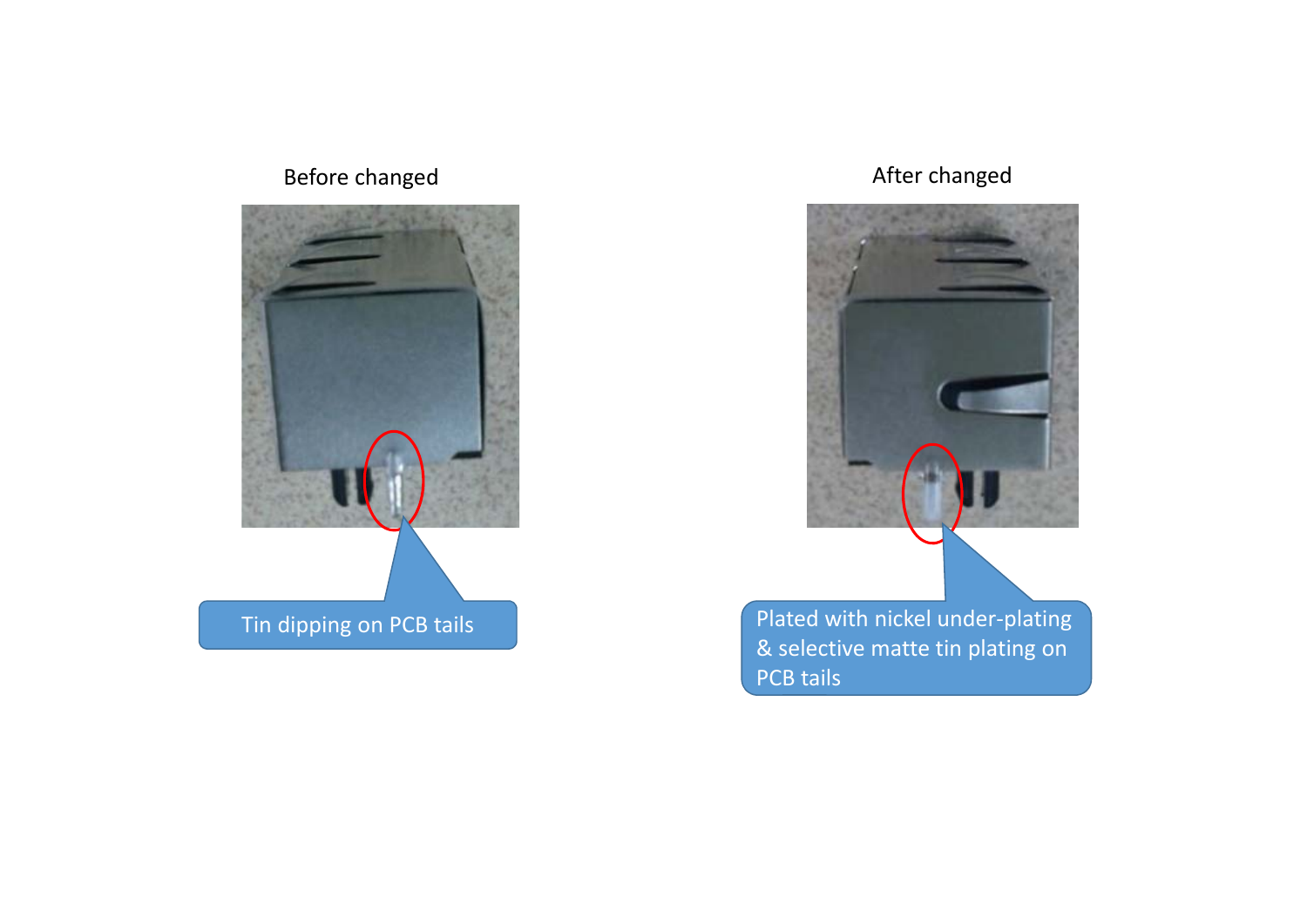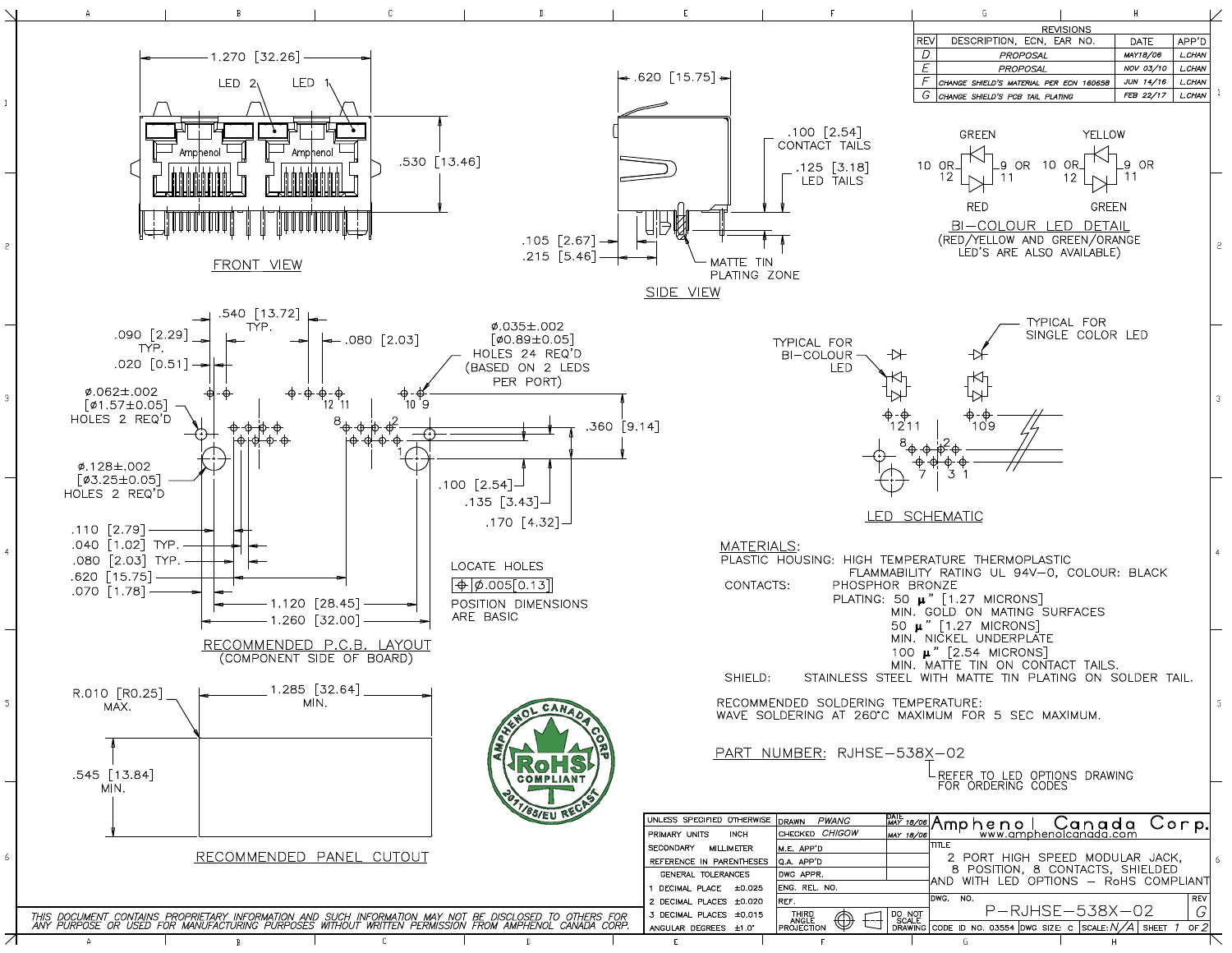